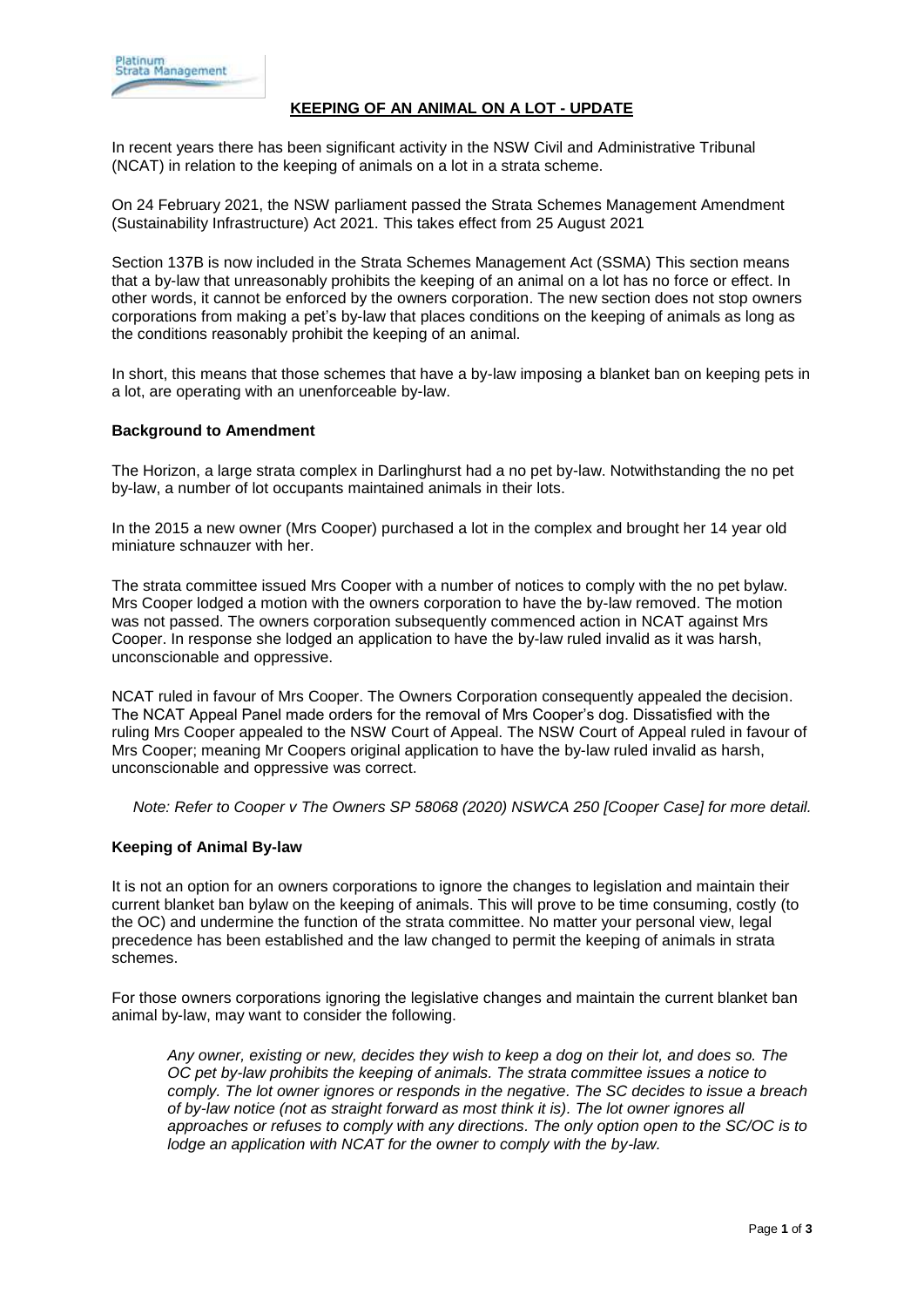*The probable outcome is that NCAT will rule the blanket by-law harsh, unconscionable and oppressive; that the by-law is invalid and potentially award costs against the owners corporation*

### **Pet Applications**

Notwithstanding the new law, it is not unreasonable for an owners corporation to have in place a keeping of animal bylaw that requires an application. This process needs to be balanced and applying the principles of the Cooper Case.

However, it must be noted that the new section states that an owners corporation is taken to have given permission for the keeping of an animal on a lot if it made a decision about the keeping of the animal in contravention of subsection (1) (b), or a decision of the owners corporation is required before the animal may be kept on the lot and the owners corporation failed to make a decision within a reasonable time.

In other words, apply the principles of the new requirements and do not try and delay the consideration of an application by not conducting a strata committee or general meeting in a reasonable time frame.

## **Unreasonable Interference**

As part of the amendments clause 36A has been included in the regulations. The purpose of this clause is to set out the circumstances in which the keeping of an animal unreasonably interferes with the peaceful enjoyment of a lot occupant.

In short, this new regulation says that an animal will cause an "unreasonable interference" if:

- (a) the animal makes a noise that persistently occurs to the degree that the noise unreasonably interferes with the peace, comfort or convenience of another occupant, or
- (b) the animal repeatedly runs at or chases another occupant, a visitor of another occupant or an animal kept by another occupant, or
- (c) the animal attacks or otherwise menaces another occupant, a visitor of another occupant or an animal kept by another occupant, or
- (d) the animal repeatedly causes damage to the common property or another lot, or
- (e) the animal endangers the health of another occupant through infection or infestation, or
- (f) the animal causes a persistent offensive odour that penetrates another lot or the common property, or
- (g) for a cat kept on a lot—the owner of the animal fails to comply with an order that is in force under the Companion Animals Act 1998, section 31, or
- (h) for a dog kept on a lot—
	- (i) the owner of the animal fails to comply with an order that is in force under the Companion Animals Act 1998, section 32A, or
	- (ii) the animal is declared to be a menacing dog or a dangerous dog under the Companion Animals Act 1998, section 34, or
	- (iii) the animal is a restricted dog within the meaning of the Companion Animals Act 1998, section 55(1).